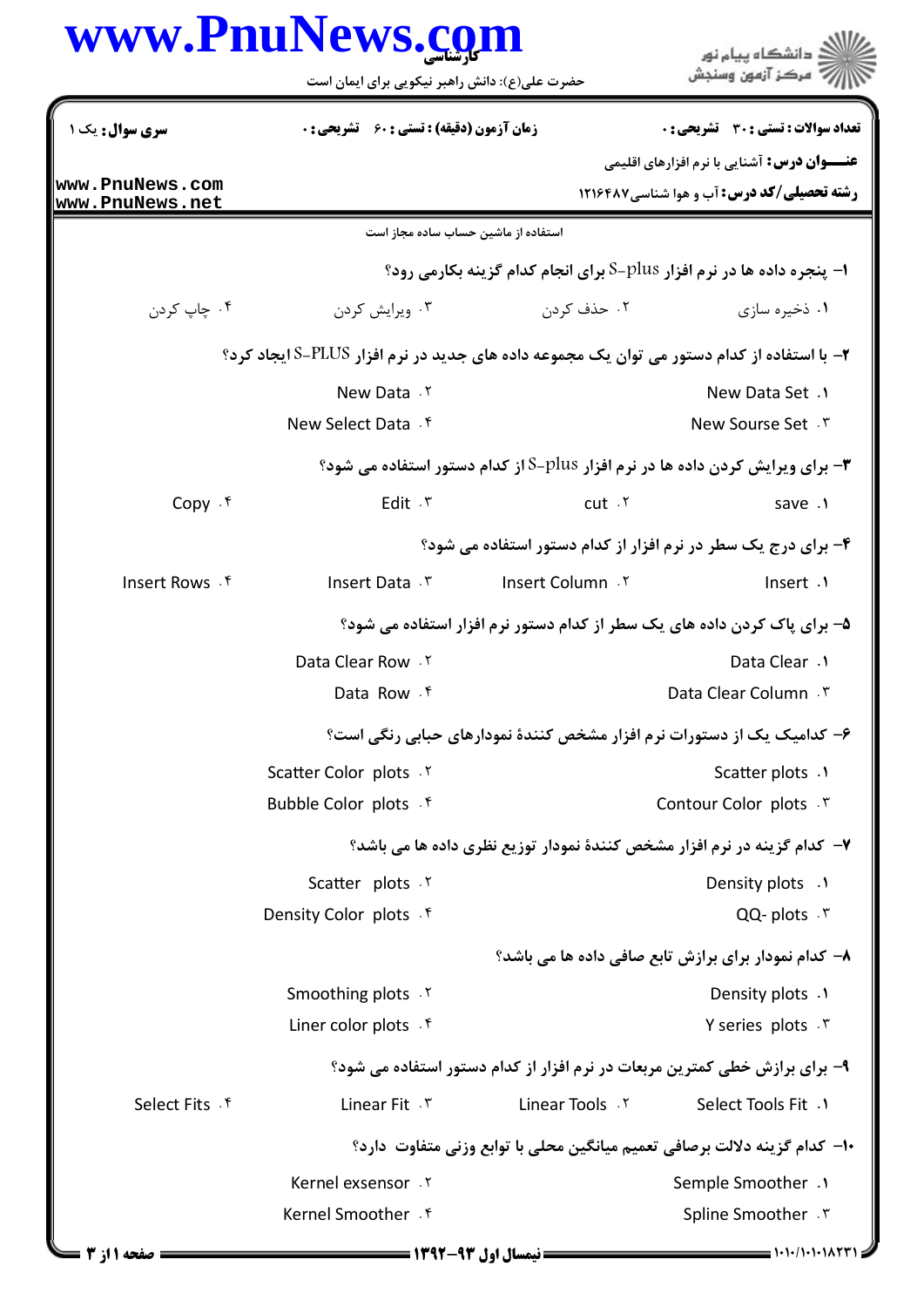| <b>سری سوال :</b> ۱ یک<br>www.PnuNews.com<br>www.PnuNews.net | <b>زمان آزمون (دقیقه) : تستی : 60 ٪ تشریحی : 0</b>                            |                                                                                                              |                                                                                                         |  |
|--------------------------------------------------------------|-------------------------------------------------------------------------------|--------------------------------------------------------------------------------------------------------------|---------------------------------------------------------------------------------------------------------|--|
|                                                              |                                                                               |                                                                                                              | تعداد سوالات : تستي : 30 ٪ تشريحي : 0                                                                   |  |
|                                                              |                                                                               |                                                                                                              | <b>عنــــوان درس:</b> آشنایی با نرم افزارهای اقلیمی<br><b>رشته تحصیلی/کد درس:</b> آب و هوا شناسی۱۲۱۶۴۸۷ |  |
|                                                              |                                                                               |                                                                                                              |                                                                                                         |  |
|                                                              |                                                                               | 1۱– با کدامیک از دستورات در نرم افزار می توان سه نمودار پراکنش را به صورت یک نمودار پراکنش با سمبول های رنگی | ترسيم نمود؟                                                                                             |  |
| Separante panels With Varying X axes . Y                     |                                                                               | Separante panels With Varying Y axes .1                                                                      |                                                                                                         |  |
| Separante panels With Varying Taxes . f                      |                                                                               | Separante panels With Varying Y, X axes . \v                                                                 |                                                                                                         |  |
|                                                              |                                                                               | 1۲- با ترسیم کدام نمودار ها می توان رابطه میان متغیرهای متفاوت تحت یک متغیر شرطی را نشان داد؟                |                                                                                                         |  |
| ۰۴ شبکه ای                                                   | ۰۳ پراکنش                                                                     | ۰۲ دایره ای                                                                                                  | ۰۱ صافی                                                                                                 |  |
|                                                              |                                                                               | ۱۳- با استفاده از دستور Uniform در نرم افزار S-plus ،کدامیک از توزیع داده ها را می توان نشان داد؟            |                                                                                                         |  |
| ۰۴ يکنواختى                                                  | ۰۳ نمایی                                                                      | ۰۲ توانی                                                                                                     | ۰۱ نرمال                                                                                                |  |
|                                                              |                                                                               | ۱۴– از کدام نمودارها می توان مقادیر یک متغیر را بصورت تابعی از مقادیر دو متغیر دیگر رسم نمود؟                |                                                                                                         |  |
| ۰۴ دوبعدی                                                    | ۰۳ صافی                                                                       | ۰۲ پراکنش                                                                                                    | ۰۱ سطحی                                                                                                 |  |
|                                                              |                                                                               | 1۵– با استفاده از کدام نمودار ها می توان در نرم افزار نمایش داده های سه بعدی را در فضای دوبعدی نشان داد؟     |                                                                                                         |  |
|                                                              | ۰۲ خطوط هموار دو بعدی                                                         | ۰۱ خطوط برجسته یک بعدی                                                                                       |                                                                                                         |  |
|                                                              | ۰۴ خطوط هموار یک بعدی                                                         | ۰۳ خطوط برجسته دو بعدی                                                                                       |                                                                                                         |  |
|                                                              |                                                                               |                                                                                                              | ۱۶– مهمترین شاخص گرایش به مرکز کدام است؟                                                                |  |
| ۰۴ انحراف معيار                                              | ۰۳ میانگین                                                                    | ۰۲ نما                                                                                                       | ۰۱ مد                                                                                                   |  |
|                                                              |                                                                               | ۱۷– کدامیک از شاخص ها طول فاصله ای است که مشاهدات در آن پخش شده اند؟                                         |                                                                                                         |  |
| ۰۴ دامنه                                                     | ۰۳ انحراف از میانگین                                                          | ۰۲ انحراف معیار                                                                                              | ۰۱ واریانس                                                                                              |  |
|                                                              | ۱۸− کدامیک از دستورهای نرم افزار S−plus مشخص کنندهٔ جدول های متقاطع ًمی باشد؟ |                                                                                                              |                                                                                                         |  |
|                                                              | Crosstabulations . Y                                                          |                                                                                                              | table Tools .1                                                                                          |  |
|                                                              | Crosstabu . ۴                                                                 |                                                                                                              | Crosstabule Tools . ٣                                                                                   |  |
|                                                              |                                                                               | ۱۹- شاخصی که بین دو متغیر ۖ برای تغییرات توأم دو متغیر تصادفی تعریف می شود، کدام است؟                        |                                                                                                         |  |
| ۰۴ ماتریس همبستگی                                            | ۰۳ کوواریانس                                                                  | ۰۲ واریانس                                                                                                   | ۰۱ همبستگ <i>ی</i>                                                                                      |  |
|                                                              |                                                                               | <b>۲۰</b> – کدام آزمون بعنوان آزمون ناپارامتری قلمداد می شود؟                                                |                                                                                                         |  |
| ۰۴ ویلکاکسون                                                 | ۰۳ آزمون Z                                                                    | ۰۲ آزمون F                                                                                                   | ۱. آزمون t                                                                                              |  |